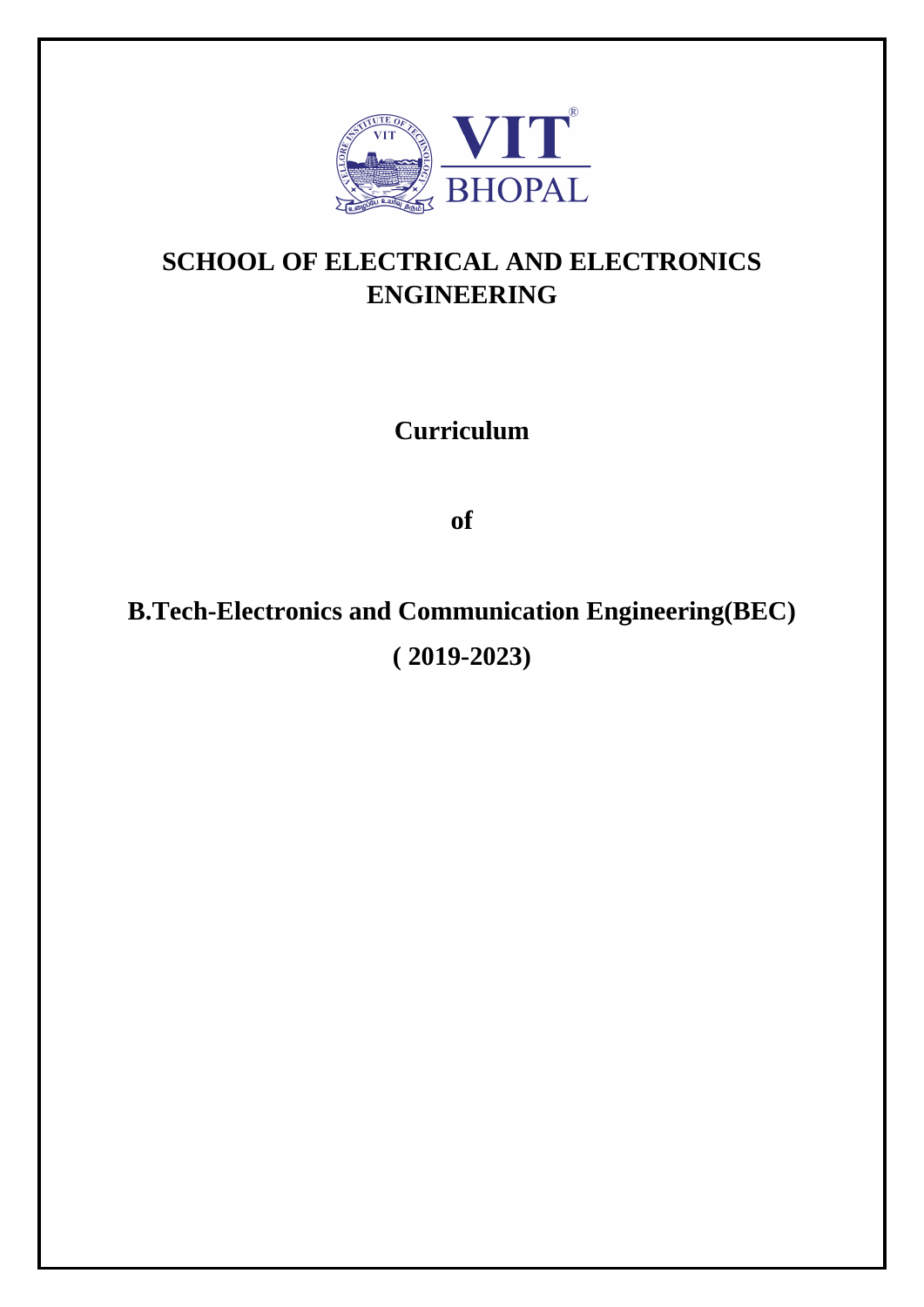| <b>Proposed</b><br><b>Structure:</b> | <b>Programme</b><br>Core<br>(PC) | <b>Programme</b><br><b>Elective</b><br>(PE) | <b>University Core</b><br>$(UC)$ -<br>NSC+NSE+HUM&MGT-<br>$C + HUM\&MGT-E$ (for<br>2018, 2019 and 2020<br>batches) | University/<br>Open<br><b>Elective</b><br>(UE) | <b>Total</b><br>credits |
|--------------------------------------|----------------------------------|---------------------------------------------|--------------------------------------------------------------------------------------------------------------------|------------------------------------------------|-------------------------|
|                                      | 99                               | 21                                          | 54                                                                                                                 | 6                                              | 180                     |

|                | PROGRAM CORE                                    |                            | <b>Credits</b> |                                            |
|----------------|-------------------------------------------------|----------------------------|----------------|--------------------------------------------|
| <b>EEE1001</b> | Electric Circuits and systems                   | <b>LTP</b>                 | 4              |                                            |
| <b>CSE1021</b> | Introduction to problem solving and programming | <b>LTP</b>                 | 4              |                                            |
| <b>EEE2002</b> | <b>Electromagnetic Fields</b>                   | LT                         | 3              |                                            |
| <b>ECE2001</b> | <b>Electron Devices and Circuits</b>            | <b>LTP</b>                 | $\overline{4}$ |                                            |
| <b>ECE3001</b> | Analog Electronic Circuits                      | <b>LTP</b>                 | 4              |                                            |
| <b>ECE2002</b> | Digital Logic Design                            | <b>LTP</b>                 | $\overline{4}$ |                                            |
| <b>EEE2001</b> | Network Analysis                                | LT                         | 3              |                                            |
| <b>ECE2003</b> | <b>Signals and Systems</b>                      | LT                         | $\overline{3}$ |                                            |
| <b>ECE3002</b> | Transmission Lines and Waveguides               | LT                         | 3              |                                            |
| <b>ECE3003</b> | Analog Communication Systems                    | <b>LTP</b>                 | 4              |                                            |
| <b>ECE4001</b> | <b>Linear Integrated Circuits</b>               | LP                         | 3              |                                            |
| <b>ECE3004</b> | Microprocessors & Microcontrollers              | <b>LTP</b>                 | 4              | <b>All the Courses</b><br>need to be taken |
| <b>ECE4002</b> | Antenna and wave propagation                    | LT                         | 3              |                                            |
| <b>ECE4003</b> | <b>Digital Communication Systems</b>            | $\mathbf{L}\mathbf{P}$     | 3              |                                            |
| <b>ECE3005</b> | <b>Digital Signal Processing</b>                | <b>LTP</b>                 | $\overline{4}$ |                                            |
| <b>ECE2098</b> | Project Exhibition -1                           | P <sub>J</sub>             | 1              |                                            |
| <b>ECE2099</b> | Project Exhibition -2                           | PJ                         | 1              |                                            |
| <b>ECE3099</b> | Engineering Projects in community service       | P <sub>J</sub>             | $\overline{c}$ |                                            |
| <b>ECE2097</b> | Internship                                      | PI                         | 2              |                                            |
| <b>ECE3006</b> | <b>VLSI</b> Design                              | $\mathrm{L}\mathrm{P}$     | $\overline{3}$ |                                            |
| <b>CSE3006</b> | <b>Computer Networks</b>                        | <b>LTP</b>                 | $\overline{4}$ |                                            |
| <b>ECE4004</b> | Microwave and optical communication             | <b>LTP</b>                 | $\overline{4}$ |                                            |
| <b>ECE4005</b> | Wireless and Mobile Communication               | $\mathop{\rm LT}\nolimits$ | 3              |                                            |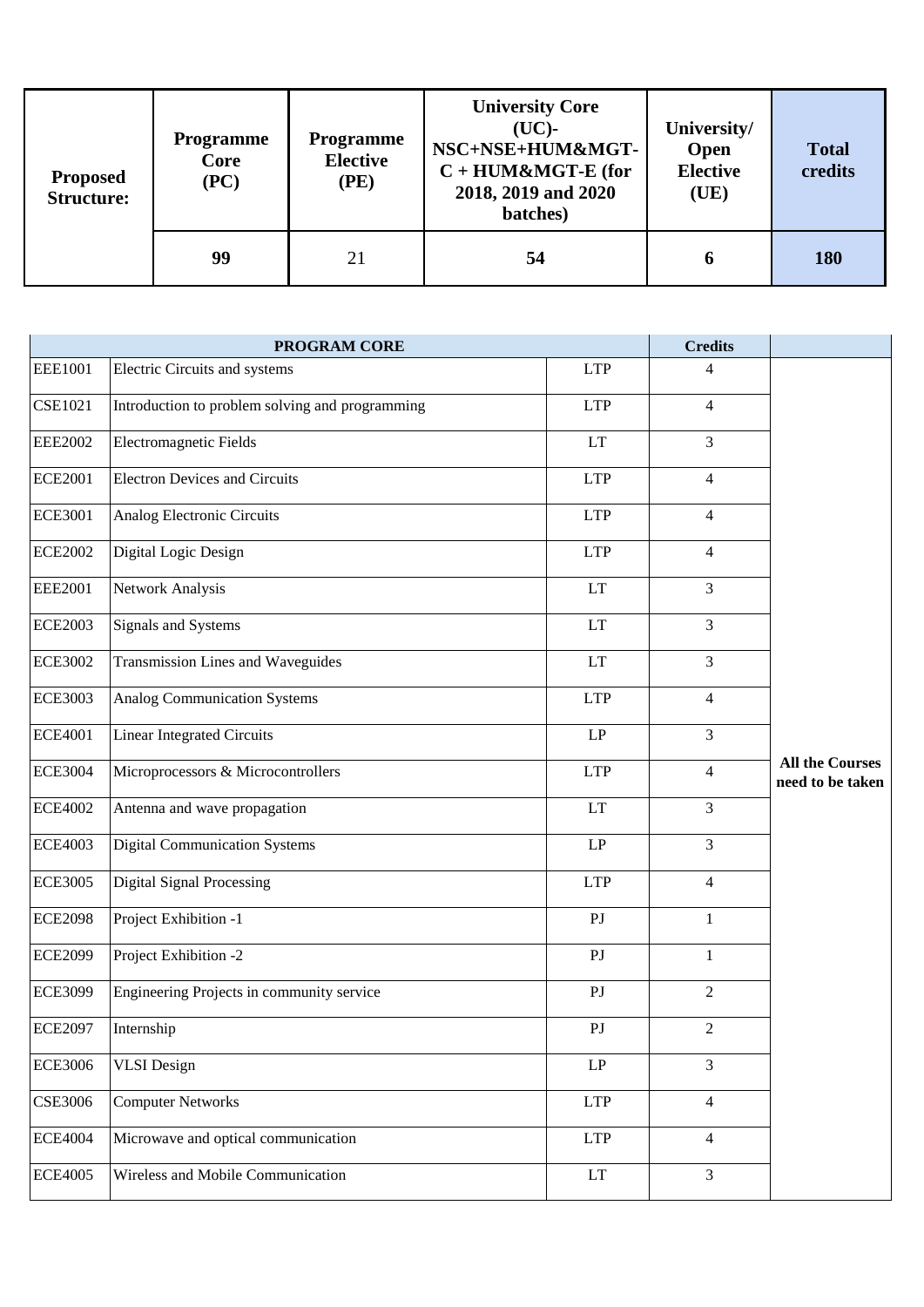| <b>ECE4098</b> | Comprehensive Examination | PJ             |    |  |
|----------------|---------------------------|----------------|----|--|
| <b>ECE4099</b> | Capstone Project          | PJ             | 20 |  |
| <b>ECE2096</b> | <b>Engineering Design</b> | LT             |    |  |
| <b>MEE1007</b> | Engineering Graphics      |                |    |  |
|                |                           | <b>Credits</b> | 99 |  |

| <b>PROGRAM ELECTIVE</b>                                        |  | <b>Credits</b>             |                |                                          |
|----------------------------------------------------------------|--|----------------------------|----------------|------------------------------------------|
| <b>ECE4006</b><br>Sensors and IoT                              |  | LP                         | 3              |                                          |
| <b>ECE4007</b><br><b>Wireless Sensor Networks</b>              |  | LT                         | 3              |                                          |
| <b>ECE4008</b><br>Cryptography and Network Security            |  | LT                         | 3              |                                          |
| <b>Satellite Communication</b><br><b>ECE4009</b>               |  | LT                         | 3              |                                          |
| <b>CSE2002</b><br>Data Structures and Algorithms               |  | <b>LTP</b>                 | $\overline{4}$ |                                          |
| <b>CSE2003</b><br>Computer Architecture and Organization       |  | LT                         | $\overline{4}$ |                                          |
| <b>Operating Systems</b><br><b>CSE3003</b>                     |  | <b>LTP</b>                 | $\overline{4}$ | 21 Credit Required<br>at least 7 Need to |
| <b>Embedded Systems</b><br><b>ECE4010</b>                      |  | <b>LTP</b>                 | $\overline{4}$ | be taken                                 |
| Embedded C and Linux<br><b>ECE4011</b>                         |  | LP                         | 3              |                                          |
| IC Technology: Design and Testing<br><b>ECE3007</b>            |  | <b>LT</b>                  | 3              |                                          |
| Digital System Design<br><b>ECE3008</b>                        |  | <b>LT</b>                  | 3              |                                          |
| <b>ECE2004</b><br>Nanoscience and Nanotechnology               |  | <b>LT</b>                  | 3              |                                          |
| <b>ECE2005</b><br>Optoelectronics                              |  | LT                         | 3              |                                          |
| <b>ECE3009</b><br>Micro Electro Mechanical Systems             |  | LP                         | 3              |                                          |
| <b>ECE4012</b><br>Digital Image processing                     |  | LP                         | 3              |                                          |
| <b>CSE3010</b><br><b>Computer Vision</b>                       |  | LP                         | 3              |                                          |
| <b>ECE4013</b><br>Neural Networks and Fuzzy Systems            |  | LT                         | $\overline{3}$ |                                          |
| <b>ECE4014</b><br><b>Biomedical Instrumentation</b>            |  | LT                         | 3              |                                          |
| <b>ECE4015</b><br>Radar and Navigational Systems               |  | LT                         | 3              |                                          |
| <b>ECE3010</b><br>Information Theory and Coding                |  | $\mathop{\rm LT}\nolimits$ | 3              |                                          |
| <b>ECE4016</b><br>Pattern Recognition and Analytics            |  | $\mathrm{L}\mathrm{P}$     | $\overline{3}$ |                                          |
| Avionics Electronics<br><b>ECE4017</b>                         |  | LT                         | 3              |                                          |
| <b>ECE3011</b><br>Automotive Electrical and Electronic systems |  | $\mathop{\rm LT}\nolimits$ | $\overline{3}$ |                                          |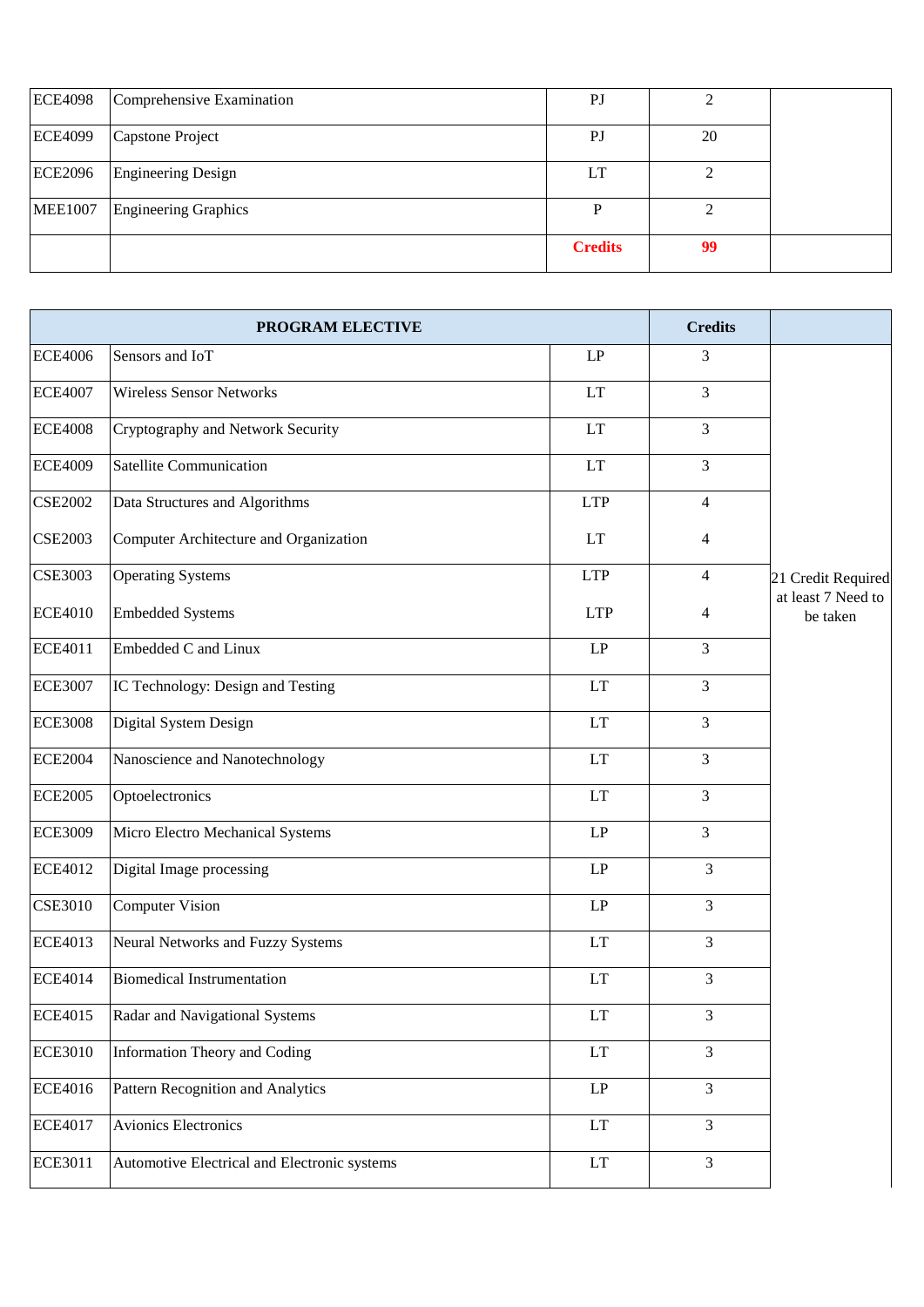| <b>EEE3003</b> | Control Systems                              | <b>LTP</b>     |           |
|----------------|----------------------------------------------|----------------|-----------|
| <b>EEE3006</b> | Robotics and Control                         | LT             |           |
| <b>MEE3007</b> | Renewable Energy Sources                     | LT             |           |
| ECE3012        | Electronic Measurements and Instrumentation  | LT             |           |
| <b>ECE2006</b> | Debugging of Electronic Circuits and Systems | LP.            |           |
|                |                                              | <b>Credits</b> | <b>21</b> |

| <b>University Core</b> |                                                      |                            | <b>Credits</b>   |                                           |
|------------------------|------------------------------------------------------|----------------------------|------------------|-------------------------------------------|
| PHY1001                | <b>Engineering Physics</b>                           | <b>LTP</b>                 | 4                |                                           |
| <b>CHY1001</b>         | <b>Engineering Chemistry</b>                         | <b>LTP</b>                 | 4                |                                           |
| <b>MAT1001</b>         | Calculus and Laplace transforms                      | <b>LT</b>                  | 4                |                                           |
| <b>MAT2001</b>         | Differential & Difference Equations                  | LT                         | 3                | 29                                        |
| <b>MAT3001</b>         | Complex Variables and Partial Differential Equations | LT                         | 4                |                                           |
| <b>MAT3003</b>         | Probability, Statistics and Reliability              | LT                         | 4                |                                           |
| <b>MAT3004</b>         | <b>Random Processes</b>                              | LT                         | 3                |                                           |
| CHY1002                | <b>Environmental Science</b>                         | <b>LT</b>                  | 3                |                                           |
| PHY2003                | <b>Computational Physics</b>                         | LP                         | 3                |                                           |
| PHY2001                | <b>Materials Science</b>                             | LP                         | 3                |                                           |
| <b>CHY2001</b>         | Materials and Instrumental Methods                   | LT                         | 3                | <b>Natural Science</b><br><b>Elective</b> |
| <b>CHY2002</b>         | Chemistry of Microelectronics                        | LT                         | 3                | 3                                         |
| <b>MAT2003</b>         | Applied Numerical methods                            | <b>LT</b>                  | 3                | <b>Credit is</b><br><b>Required</b>       |
| <b>MAT2004</b>         | <b>Operations Research</b>                           | <b>LT</b>                  | 3                |                                           |
| <b>MAT3002</b>         | Applied Linear algebra                               | LT                         | 3                |                                           |
| <b>ENG1002</b>         | <b>Communication for Technical Professionals</b>     | <b>LT</b>                  | 3                |                                           |
| <b>ENG2001</b>         | Technical Writing & Composition                      | LP                         | $\boldsymbol{2}$ |                                           |
| HUM1007                | <b>Ethics and Values</b>                             | LT                         | $\overline{2}$   |                                           |
| STS1001                | Soft-Skills 1                                        | $\mathop{\rm LT}\nolimits$ | $\mathbf{1}$     | 13                                        |
| STS2001                | Soft-Skills 2                                        | LT                         | $\mathbf{1}$     |                                           |
| <b>EXCXXXX</b>         | <b>Extracurricular Activity</b>                      | $\mathbf P$                | $\overline{c}$   |                                           |
| <b>HUM1008</b>         | Swachh Bharat                                        | $\mathop{\rm PJ}$          | $\overline{2}$   |                                           |
| MGT1002                | Engineering economics                                | $\mathop{\rm LT}\nolimits$ | 3                |                                           |